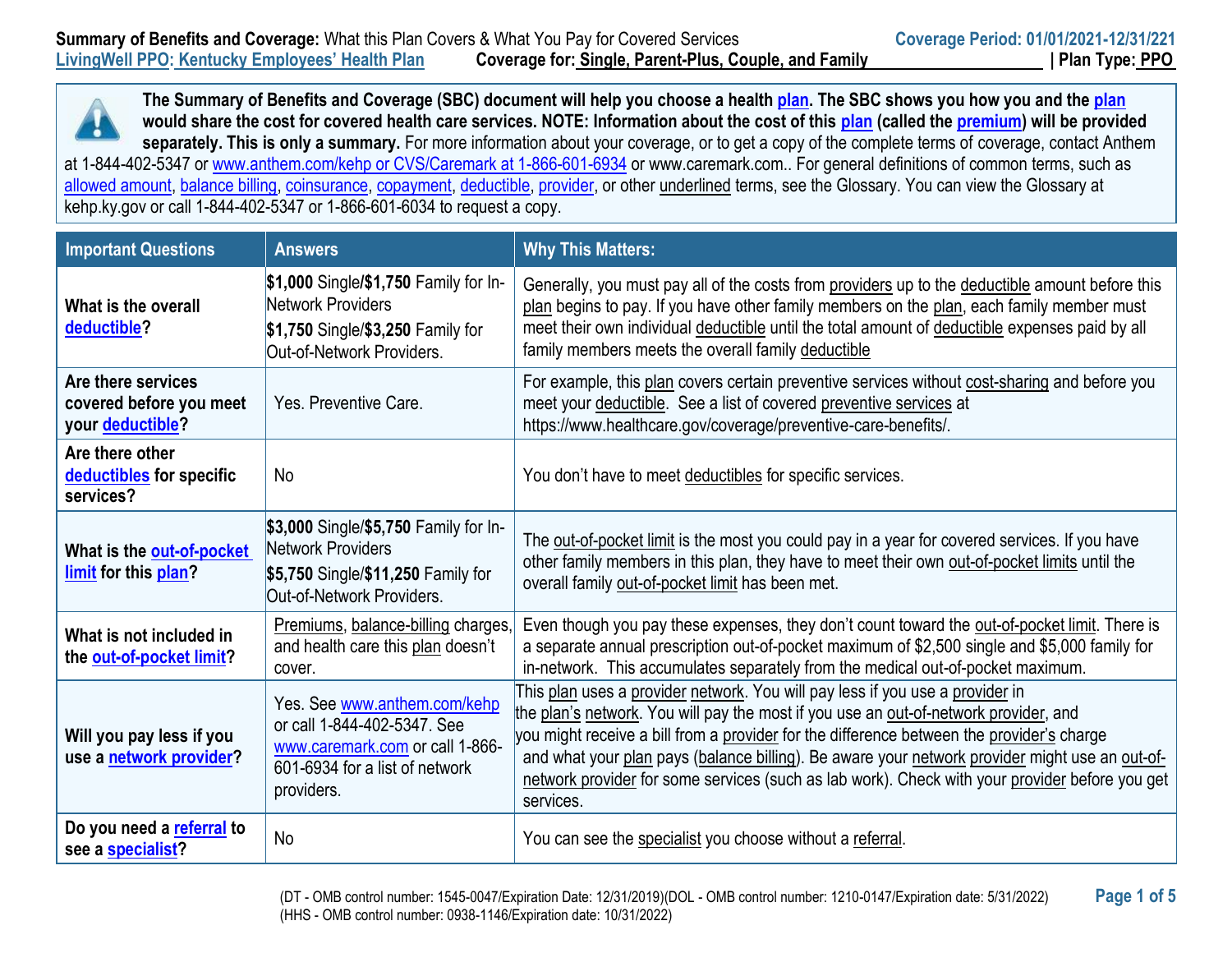All **[copayment](https://www.healthcare.gov/sbc-glossary/#copayment)** and **[coinsurance](https://www.healthcare.gov/sbc-glossary/#coinsurance)** costs shown in this chart are after your **[deductible](https://www.healthcare.gov/sbc-glossary/#deductible)** has been met, if a **[deductible](https://www.healthcare.gov/sbc-glossary/#deductible)** applies.  $\blacktriangle$ 

|                                                                                                                                       |                                                     | <b>What You Will Pay</b>                                           |                                                                    |                                                                                                                                                                    |
|---------------------------------------------------------------------------------------------------------------------------------------|-----------------------------------------------------|--------------------------------------------------------------------|--------------------------------------------------------------------|--------------------------------------------------------------------------------------------------------------------------------------------------------------------|
| <b>Common Medical Event</b>                                                                                                           | <b>Services You May Need</b>                        | <b>Network Provider</b><br>(You will pay the least)                | <b>Out-of-Network Provider</b><br>(You will pay the most)          | <b>Limitations, Exceptions, &amp; Other</b><br><b>Important Information</b>                                                                                        |
|                                                                                                                                       | Primary care visit to treat an<br>injury or illness | \$25 copayment                                                     | 40% after deductible                                               |                                                                                                                                                                    |
| If you visit a health care                                                                                                            | <b>Specialist visit</b>                             | \$50 copayment                                                     | 40% after deductible                                               |                                                                                                                                                                    |
| provider's office or<br>clinic                                                                                                        | Preventive care/screening/<br>immunization          | No charge                                                          | 40% after deductible                                               | You may have to pay for services that aren't<br>preventive. Ask your provider if the services<br>needed are preventive. Then check what<br>your plan will pay for. |
|                                                                                                                                       | Diagnostic test (x-ray, blood<br>work)              | \$25 copayment or<br>\$50 copayment / 20%<br>after deductible      | 40% after deductible                                               | Copayment if test completed in doctor's<br>office.                                                                                                                 |
| If you have a test                                                                                                                    | Imaging (CT/PET scans,<br>MRI <sub>s</sub> )        | \$25 copayment or<br>\$50 copayment / 20%<br>after deductible      | 40% after deductible                                               | Copayment if test completed in doctor's<br>office.                                                                                                                 |
| If you need drugs to<br>treat your illness or<br>condition<br>More information about<br>prescription drug<br>coverage is available at | Generic drugs                                       | \$15 copayment<br>30-day supply<br>\$30 copayment<br>90-day supply | \$30 copayment<br>30-day supply<br>\$80 copayment<br>90-day supply | 90 day supply for maintenance drugs at<br>participating retail pharmacies and mail<br>order.                                                                       |
|                                                                                                                                       | Preferred brand drugs                               | \$40 copayment<br>30-day supply<br>\$80 copayment<br>90-day supply | <b>Not Covered</b>                                                 | 90 day supply for maintenance drugs at<br>participating retail pharmacies and mail<br>order.                                                                       |
| www.caremark.com                                                                                                                      | Non-preferred brand drugs                           |                                                                    |                                                                    | Non-preferred drugs are excluded.                                                                                                                                  |
|                                                                                                                                       | <b>Specialty drugs</b>                              | Same as non-specialty                                              | <b>Not Covered</b>                                                 | No coverage for specialty drugs when at the<br>Emergency Room for non-emergency<br>services.                                                                       |
| If you have outpatient                                                                                                                | Facility fee (e.g., ambulatory<br>surgery center)   | 20% after deductible                                               | 40% after deductible                                               |                                                                                                                                                                    |
| surgery                                                                                                                               | Physician/surgeon fees                              | 20% after deductible                                               | 40% after deductible                                               |                                                                                                                                                                    |
| If you need immediate                                                                                                                 | <b>Emergency room care</b>                          | \$150 copayment then                                               | \$150 copayment then                                               | Copayment waived if admitted.                                                                                                                                      |

[\* For more information about limitations and exceptions, see the [plan](https://www.healthcare.gov/sbc-glossary/#plan) or policy document at [\[www.insert.com\]](http://www.insert.com/).] **Page 2 of 5**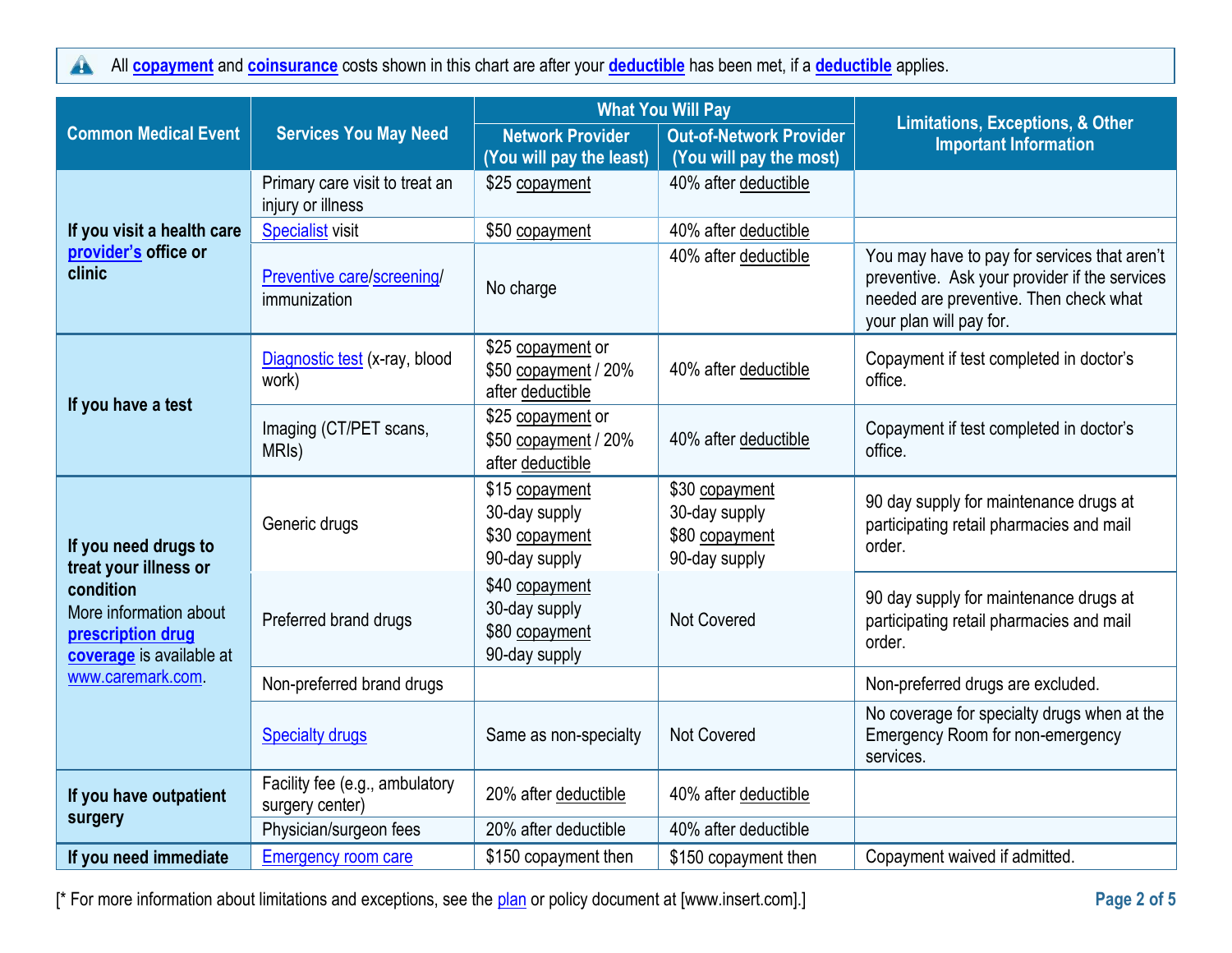|                                                                         |                                              | <b>What You Will Pay</b>                                  |                                                           | <b>Limitations, Exceptions, &amp; Other</b>                                                                                                                                                                                                              |
|-------------------------------------------------------------------------|----------------------------------------------|-----------------------------------------------------------|-----------------------------------------------------------|----------------------------------------------------------------------------------------------------------------------------------------------------------------------------------------------------------------------------------------------------------|
| <b>Common Medical Event</b>                                             | <b>Services You May Need</b>                 | <b>Network Provider</b><br>(You will pay the least)       | <b>Out-of-Network Provider</b><br>(You will pay the most) | <b>Important Information</b>                                                                                                                                                                                                                             |
| medical attention                                                       |                                              | 20% after deductible                                      | 20% after deductible                                      |                                                                                                                                                                                                                                                          |
|                                                                         | <b>Emergency medical</b><br>transportation   | 20% after deductible                                      | 20% after deductible                                      |                                                                                                                                                                                                                                                          |
|                                                                         | <b>Urgent care</b>                           | \$50 copayment                                            | \$50 copayment                                            |                                                                                                                                                                                                                                                          |
| If you have a hospital                                                  | Facility fee (e.g., hospital<br>room)        | 20% after deductible                                      | 40% after deductible                                      |                                                                                                                                                                                                                                                          |
| stay                                                                    | Physician/surgeon fees                       | 20% after deductible                                      | 40% after deductible                                      |                                                                                                                                                                                                                                                          |
| If you need mental<br>health, behavioral                                | <b>Outpatient services</b>                   | 20% after deductible                                      | 40% after deductible                                      |                                                                                                                                                                                                                                                          |
| health, or substance<br>abuse services                                  | Inpatient services                           | 20% after deductible                                      | 40% after deductible                                      |                                                                                                                                                                                                                                                          |
|                                                                         | Office visits                                | 20% after deductible                                      | 40% after deductible                                      |                                                                                                                                                                                                                                                          |
| If you are pregnant                                                     | Childbirth/delivery<br>professional services | \$25 copayment for<br>office visit pregnancy<br>diagnosed | 40% after deductible                                      |                                                                                                                                                                                                                                                          |
|                                                                         | Childbirth/delivery facility<br>services     | 20% after deductible                                      | 40% after deductible                                      |                                                                                                                                                                                                                                                          |
|                                                                         | Home health care                             | 20% after deductible                                      | 40% after deductible                                      | Limited to 60 visits per year.                                                                                                                                                                                                                           |
| If you need help<br>recovering or have<br>other special health<br>needs | <b>Rehabilitation services</b>               | 20% after deductible                                      | 40% after deductible                                      | Physical Therapy, Occupational Therapy,<br>and Speech Therapy have a combined limit<br>of 90 visits per calendar year. Chiropractic<br>care and manipulation therapy is limited to<br>26 visits per calendar year and no more<br>than one visit per day. |
|                                                                         | <b>Habilitation services</b>                 | 20% after deductible                                      | 40% after deductible                                      | Physical Therapy, Occupational Therapy,<br>and Speech Therapy have a combined limit<br>of 90 visits per calendar year. Chiropractic<br>care and manipulation therapy is limited to<br>26 visits per calendar year and no more<br>than one visit per day. |
|                                                                         | <b>Skilled nursing care</b>                  | 20% after deductible                                      | 40% after deductible                                      | Limited to 30 visits per year. Only available<br>in a Home Health setting and applies to<br>Home Health limits.                                                                                                                                          |

[\* For more information about limitations and exceptions, see the [plan](https://www.healthcare.gov/sbc-glossary/#plan) or policy document at [\[www.insert.com\]](http://www.insert.com/).] **Page 3 of 5**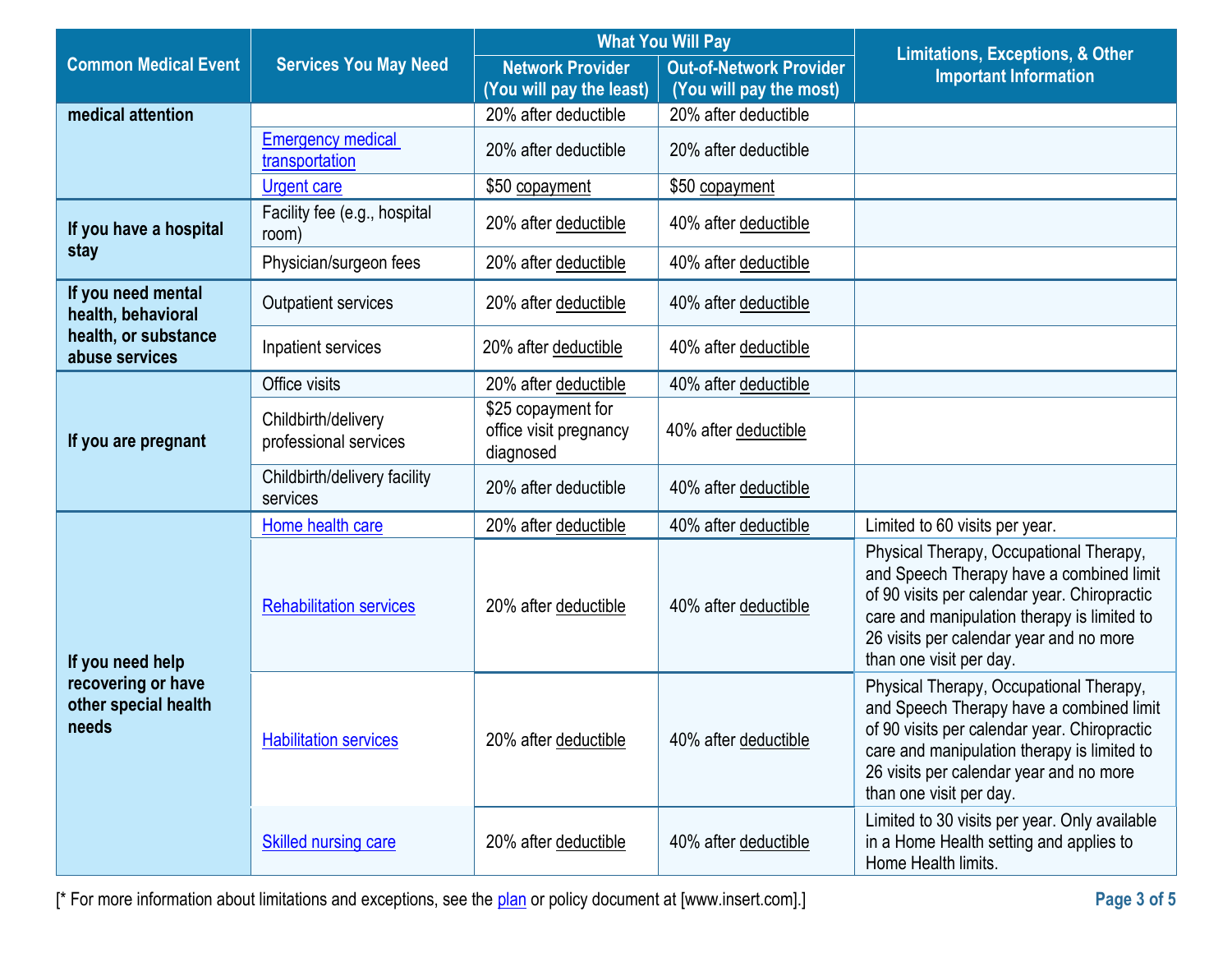|                             |                              | <b>What You Will Pay</b>                                        |                                                           | <b>Limitations, Exceptions, &amp; Other</b>                        |
|-----------------------------|------------------------------|-----------------------------------------------------------------|-----------------------------------------------------------|--------------------------------------------------------------------|
| <b>Common Medical Event</b> | <b>Services You May Need</b> | <b>Network Provider</b><br>(You will pay the least) $\parallel$ | <b>Out-of-Network Provider</b><br>(You will pay the most) | <b>Important Information</b>                                       |
|                             | Durable medical equipment    | 20% after deductible                                            | 40% after deductible                                      |                                                                    |
|                             | <b>Hospice services</b>      | 20% after deductible                                            | 40% after deductible                                      |                                                                    |
| If your child needs         | Children's eye exam          | <b>Not Covered</b>                                              | <b>Not Covered</b>                                        | Children's vision screenings are covered<br>under preventive care. |
| dental or eye care          | Children's glasses           | Not Covered                                                     | Not Covered                                               |                                                                    |
|                             | Children's dental check-up   | <b>Not Covered</b>                                              | Not Covered                                               |                                                                    |

## **Excluded Services & Other Covered Services:**

| Services Your Plan Generally Does NOT Cover (Check your policy or plan document for more information and a list of any other excluded services.) |                                                                                                                                                                                                                                                                              |  |  |
|--------------------------------------------------------------------------------------------------------------------------------------------------|------------------------------------------------------------------------------------------------------------------------------------------------------------------------------------------------------------------------------------------------------------------------------|--|--|
| Acupuncture<br>Cosmetic surgery<br><b>le</b><br>Dental care (Adult)<br>le<br>Infertility treatment                                               | Long-term care<br>Routine foot care (unless you have been diagnosed<br>Non-emergency care when traveling outside the<br>with diabetes). Consult your Summary Plan<br>U.S.<br>Description.<br><b>Private Duty nursing</b><br>Weight loss programs<br>Routine eye care (Adult) |  |  |
| Other Covered Services (Limitations may apply to these services. This isn't a complete list. Please see your plan document.)                     |                                                                                                                                                                                                                                                                              |  |  |
| <b>Bariatric surgery</b><br>le<br><b>Chiropractic Care</b><br>le                                                                                 | Hearing aids (Coverage is limited to 1 hearing                                                                                                                                                                                                                               |  |  |

- $\bullet$
- 

aid per ear, every 36 months)

Your Rights to Continue Coverage: There are agencies that can help if you want to continue your coverage after it ends. The contact information for those agencies is: [insert State, HHS, DOL, and/or other applicable agency contact information]. Other coverage options may be available to you, too, including buying individual insurance coverage through the [Health Insurance](https://www.healthcare.gov/sbc-glossary/#health-insurance) [Marketplace.](https://www.healthcare.gov/sbc-glossary/#marketplace) For more information about the [Marketplace,](https://www.healthcare.gov/sbc-glossary/#marketplace) visi[t www.HealthCare.gov](http://www.healthcare.gov/) or call 1-800-318-2596.

Your Grievance and Appeals Rights: There are agencies that can help if you have a complaint against your [plan](https://www.healthcare.gov/sbc-glossary/#plan) for a denial of a [claim.](https://www.healthcare.gov/sbc-glossary/#claim) This complaint is called a [grievance](https://www.healthcare.gov/sbc-glossary/#grievance) or [appeal.](https://www.healthcare.gov/sbc-glossary/#appeal) For more information about your rights, look at the explanation of benefits you will receive for that medical [claim.](https://www.healthcare.gov/sbc-glossary/#claim) You[r plan](https://www.healthcare.gov/sbc-glossary/#plan) documents also provide complete information on how to submit a [claim,](https://www.healthcare.gov/sbc-glossary/#claim) [appeal,](https://www.healthcare.gov/sbc-glossary/#appeal) or a [grievance](https://www.healthcare.gov/sbc-glossary/#grievance) for any reason to your [plan.](https://www.healthcare.gov/sbc-glossary/#plan) For more information about your rights, this notice, or assistance, contact:

| Anthem BlueCross BlueShield | CVS/Caremark              |
|-----------------------------|---------------------------|
| ATTN: Appeals               | <b>Appeals Department</b> |
| P.O. Box 105568             | MC109                     |
| Atlanta, GA 30348-5568      | P.O. Box 52084            |
|                             | Phoenix, AZ 85072-2084    |

## **Does this plan provide Minimum Essential Coverage? Yes**

[Minimum Essential Coverage](https://www.healthcare.gov/sbc-glossary/#minimum-essential-coverage) generally includes [plans,](https://www.healthcare.gov/sbc-glossary/#plan) [health insurance](https://www.healthcare.gov/sbc-glossary/#health-insurance) available through the [Marketplace](https://www.healthcare.gov/sbc-glossary/#marketplace) or other individual market policies, Medicare, Medicaid,

[\* For more information about limitations and exceptions, see the [plan](https://www.healthcare.gov/sbc-glossary/#plan) or policy document at [\[www.insert.com\]](http://www.insert.com/).] **Page 4 of 5**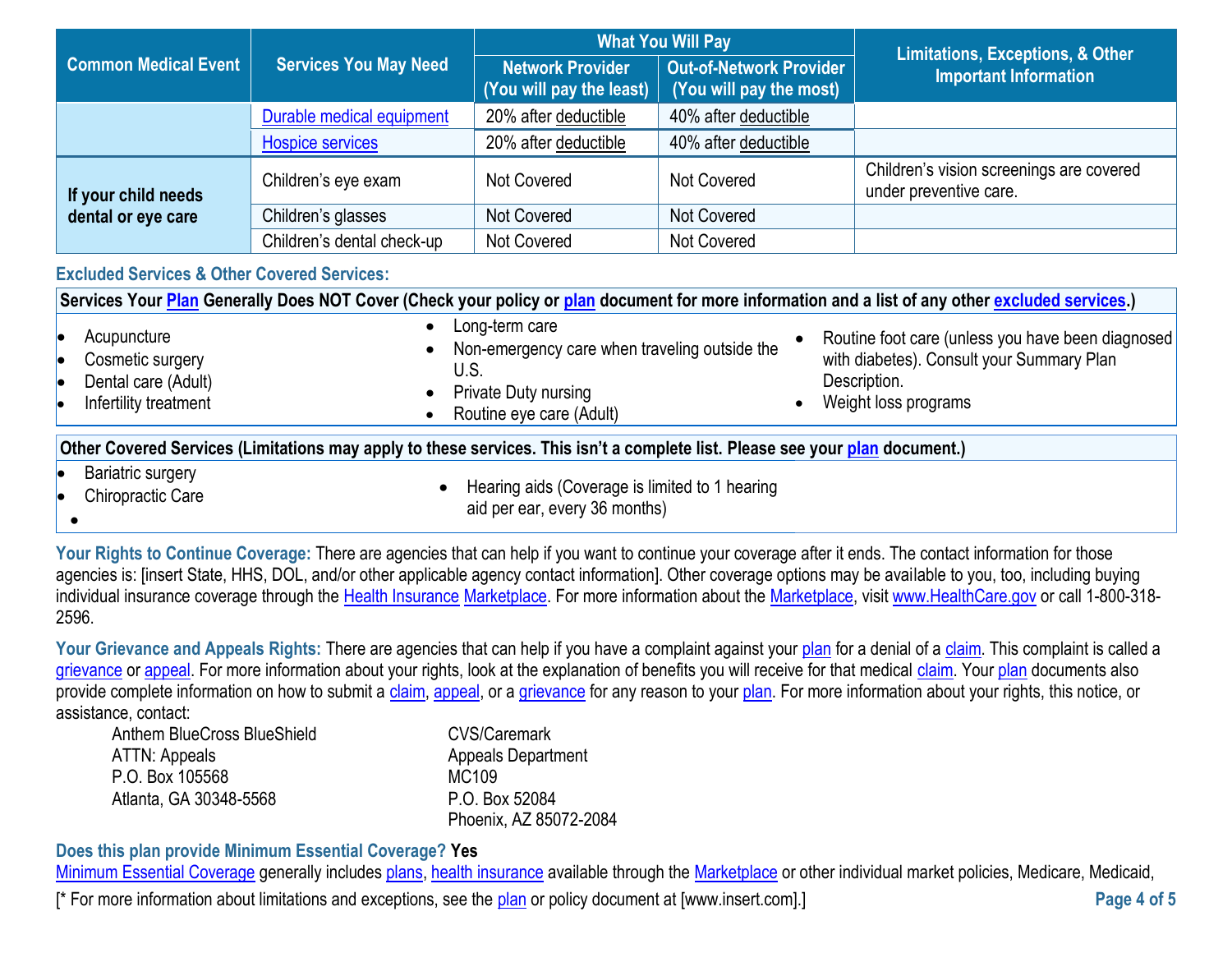CHIP, TRICARE, and certain other coverage. If you are eligible for certain types of [Minimum Essential Coverage,](https://www.healthcare.gov/sbc-glossary/#minimum-essential-coverage) you may not be eligible for the [premium tax credit.](https://www.healthcare.gov/sbc-glossary/#premium-tax-credits)

**Does this plan meet the Minimum Value Standards? Yes** If your [plan](https://www.healthcare.gov/sbc-glossary/#plan) doesn't meet the [Minimum Value Standards,](https://www.healthcare.gov/sbc-glossary/#minimum-value-standard) you may be eligible for a [premium tax credit](https://www.healthcare.gov/sbc-glossary/#premium-tax-credits) to help you pay for a plan through the [Marketplace.](https://www.healthcare.gov/sbc-glossary/#marketplace)

**Language Access Services:**

[Spanish (Español): Para obtener asistencia en Español, llame al [insert telephone number].]

[Tagalog (Tagalog): Kung kailangan ninyo ang tulong sa Tagalog tumawag sa [insert telephone number].]

[Chinese (中文): 如果需要中文的帮助, 请拨打这个号码[insert telephone number].]

[Navajo (Dine): Dinek'ehgo shika at'ohwol ninisingo, kwiijigo holne' [insert telephone number].]

*To see examples of how this [plan](https://www.healthcare.gov/sbc-glossary/#plan) might cover costs for a sample medical situation, see the next section.*

**PRA Disclosure Statement:** According to the Paperwork Reduction Act of 1995, no persons are required to respond to a collection of information unless it displays a valid OMB control number. The valid OMB control number for this information collection is **0938-1146**. The time required to complete this information collection is estimated to average **0.08** hours per response, including the time to review instructions, search existing data resources, gather the data needed, and complete and review the information collection. If you have comments concerning the accuracy of the time estimate(s) or suggestions for improving this form, please write to: CMS, 7500 Security Boulevard, Attn: PRA Reports Clearance Officer, Mail Stop C4-26-05, Baltimore, Maryland 21244-1850.